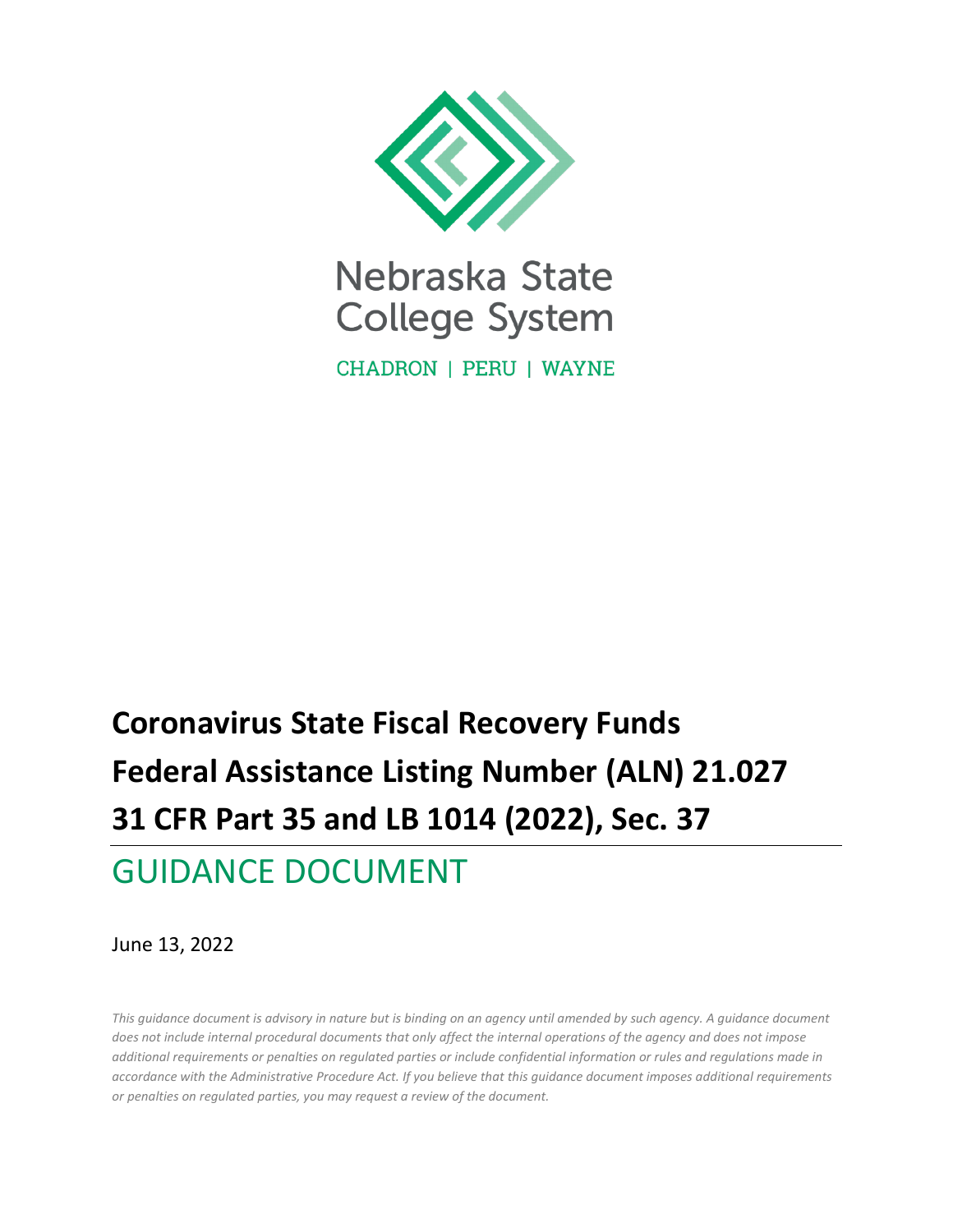

As required by LB 1014, "*All grants utilizing Federal Funds allocated to the State of Nebraska from the federal Coronavirus State Fiscal Recovery Fund shall meet the eligible uses under the federal American Rescue Plan Act of 2021 and any relevant guidance on the use of such funds by the United States Department of the Treasury."* 

*"Each agency, board, or commission shall complete guidance documents related to the distribution of the Federal Funds appropriated pursuant to this act within sixty days after the effective date of this act."*

(Due 6/13/2022)

As defined in Neb. Rev. Stat. § 84-901(5) *"Guidance document shall mean any statement developed by an agency which lacks the force of law but provides information or direction of general application to the public to interpret or implement statutes or such agency's rules or regulations. A guidance document is binding on an agency until amended by the agency. A guidance document shall not give rise to any legal right or duty or be treated as authority for any standard, requirement, or policy. Internal procedural documents which provide guidance to staff on agency organization and operations shall not be considered guidance documents."*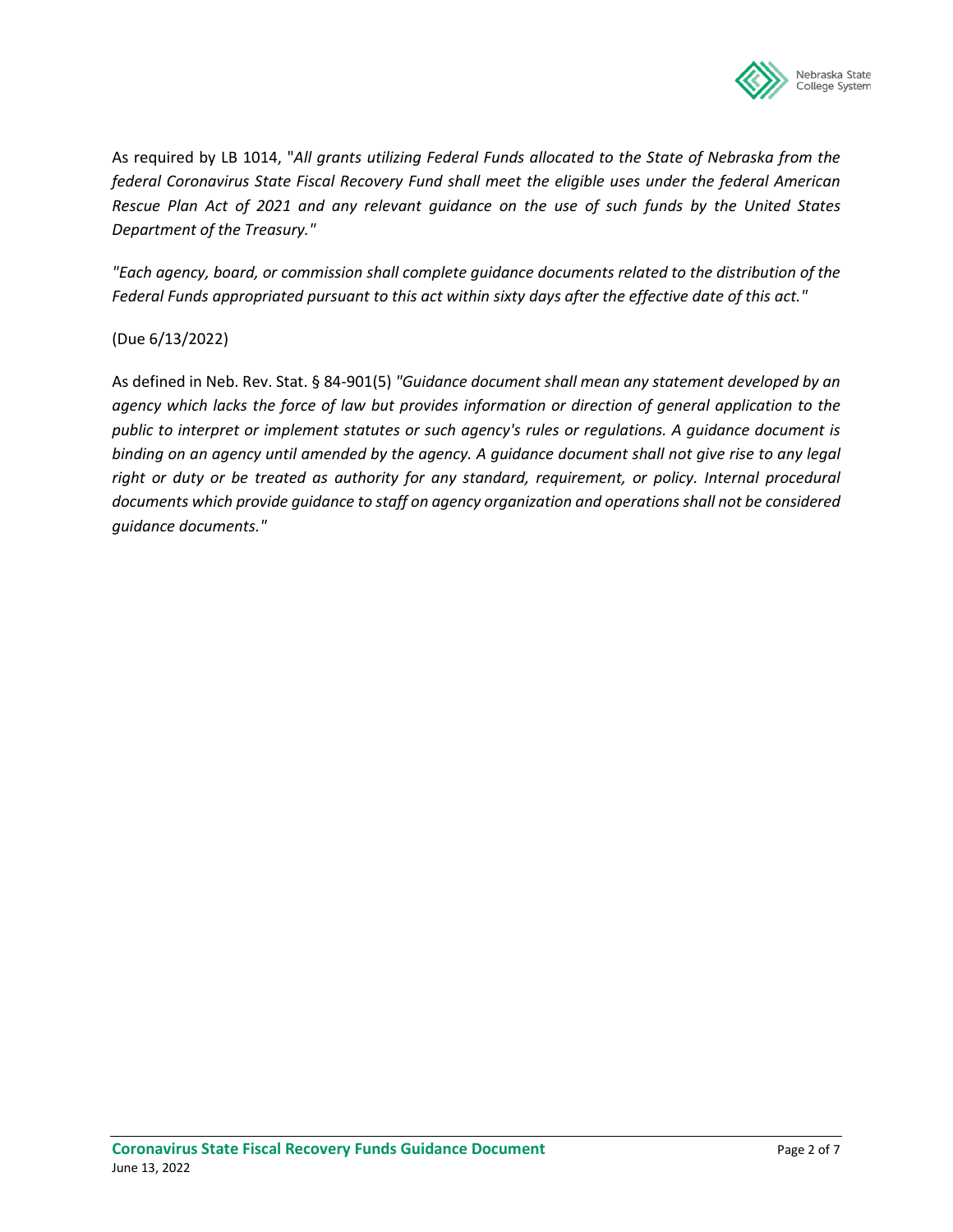

### Nebraska State College System Water & Sewer Projects

The Nebraska State College System (NSCS) was appropriated a total of \$6,000,000 in Federal Funds to upgrade water and sewer systems on the Chadron State College, Peru State College, and Wayne State College campuses.

The federal government has targeted water and sewer upgrades as an essential infrastructure need to ensure public safety in recovering and coping with the pandemic's lasting effects. This is envisioned as large-scale water and sewer projects for colleges/universities and communities while also making significant renovations to public spaces that hinder social distancing. A second issue is a critical concern in many residence halls across college campuses where bathrooms designed in the 1960s and 1970s do not provide the necessary size, privacy, or ventilation to meet public health official guidance and support social distancing.

The Board of Trustees of the Nebraska State Colleges(Board) has allocated \$2,000,000 to each College for the purposes of completing eligible water and sewer projects. The projects qualify under the U.S. Department of the Treasury guidance:

#### **Coronavirus State & Local Fiscal Recovery Funds: Overview of the Final Rule**

#### **Water & Sewer Infrastructure (Pages 37-38)**

The Coronavirus State and Local Fiscal Recovery Funds may be used to make necessary investments in water and sewer infrastructure. State, local, and Tribal governments have a tremendous need to address the consequences of deferred maintenance in drinking water systems and removal, management, and treatment of sewage and stormwater, along with additional resiliency measures needed to adapt to climate change.

Recipients may undertake the eligible projects below:

#### **PROJECTS ELIGIBLE UNDER EPA'S CLEAN WATER STATE REVOLVING FUND (CWSRF)**

Eligible projects under the CWSRF, and the final rule, include:

- $\checkmark$  Construction of publicly owned treatment works
- $\checkmark$  Projects pursuant to the implementation of a nonpoint source pollution management program established under the Clean Water Act (CWA)
- $\checkmark$  Decentralized wastewater treatment systems that treat municipal wastewater or domestic sewage
- $\checkmark$  Management and treatment of stormwater or subsurface drainage water
- $\checkmark$  Water conservation, efficiency, or reuse measures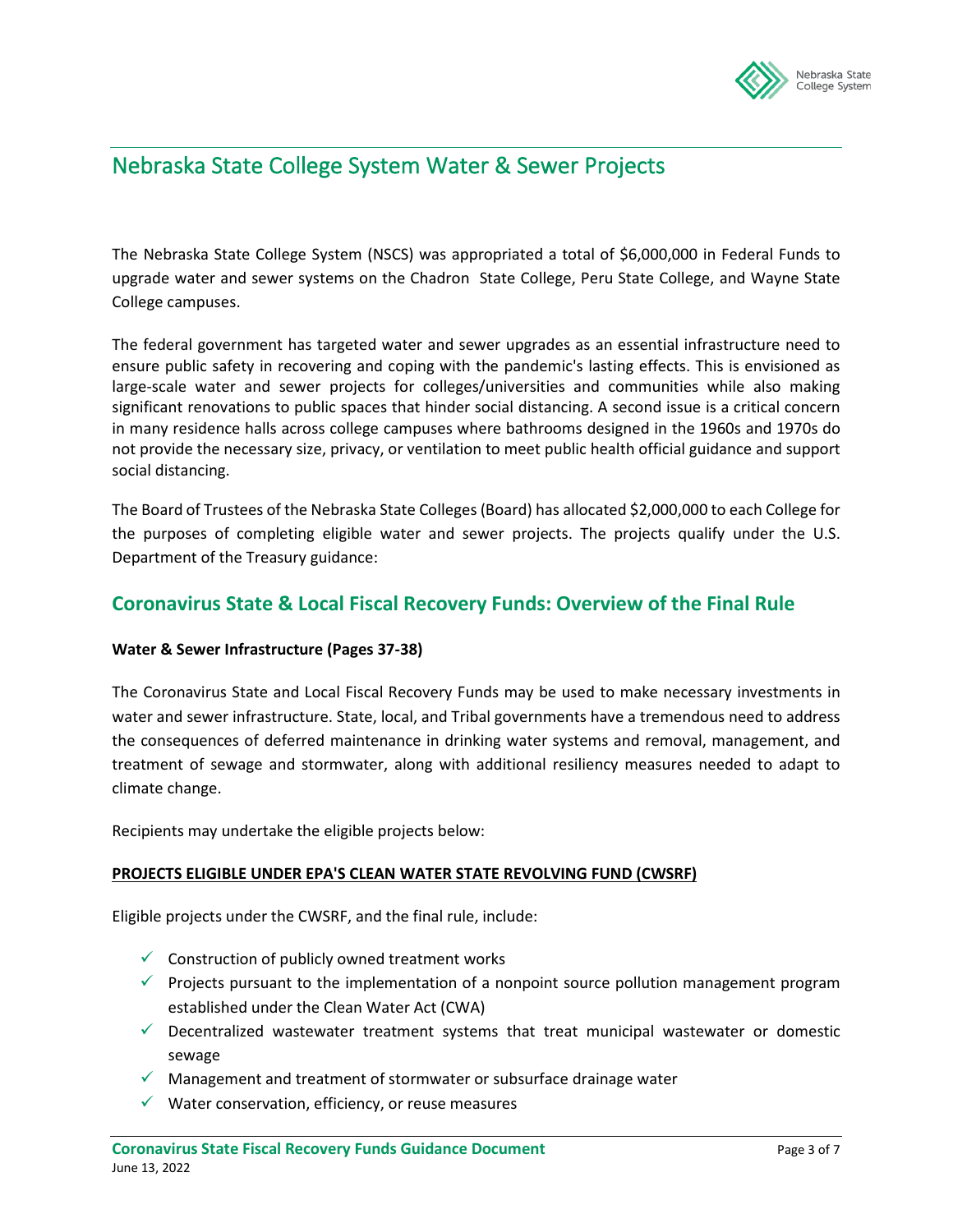

- $\checkmark$  Development and implementation of a conservation and management plan under the CWA
- $\checkmark$  Watershed projects meeting the criteria set forth in the CWA
- $\checkmark$  Energy consumption reduction for publicly owned treatment works
- $\checkmark$  Reuse or recycling of wastewater, stormwater, or subsurface drainage water
- $\checkmark$  Security of publicly owned treatment works

Treasury encourages recipients to review the EPA handbook for the CWSRF for a full list of eligibilities.

#### **PROJECTS ELIGIBLE UNDER EPA'S DRINKING WATER STATE REVOLVING FUND (DWSRF)**

Eligible drinking water projects under the DWSRF, and the final rule, include:

- $\checkmark$  Facilities to improve drinking water quality
- $\checkmark$  Transmission and distribution, including improvements of water pressure or prevention of contamination in infrastructure and lead service line replacements
- $\checkmark$  New sources to replace contaminated drinking water or increase drought resilience, including aquifer storage and recovery system for water storage
- $\checkmark$  Green infrastructure, including green roofs, rainwater harvesting collection, permeable pavement
- $\checkmark$  Storage of drinking water, such as to prevent contaminants or equalize water demands
- $\checkmark$  Purchase of water systems and interconnection of systems
- $\checkmark$  New community water systems

Treasury encourages recipients to review the EPA handbook for the DWSRF for a full list of eligibilities.

#### **ADDITIONAL ELIGIBLE PROJECTS**

With broadened eligibility under the final rule, SLFRF funds may be used to fund additional types of projects— such as additional stormwater infrastructure, residential wells, lead remediation, and certain rehabilitation of dams and reservoirs — beyond the CWSRF and DWSRF, if they are found to be "necessary" according to the definition provided in the final rule and outlined below.

- $\checkmark$  Culvert repair, resizing, and removal, replacement of storm sewers, and additional types of stormwater infrastructure
- Infrastructure to improve access to safe drinking water for individuals served by residential wells, including testing initiatives and treatment/remediation strategies that address contamination
- $\checkmark$  Dam and reservoir rehabilitation if the primary purpose of dam or reservoir is for drinking water supply and project is necessary for the provision of drinking water
- $\checkmark$  Broad set of lead remediation projects eligible under EPA grant programs authorized by the Water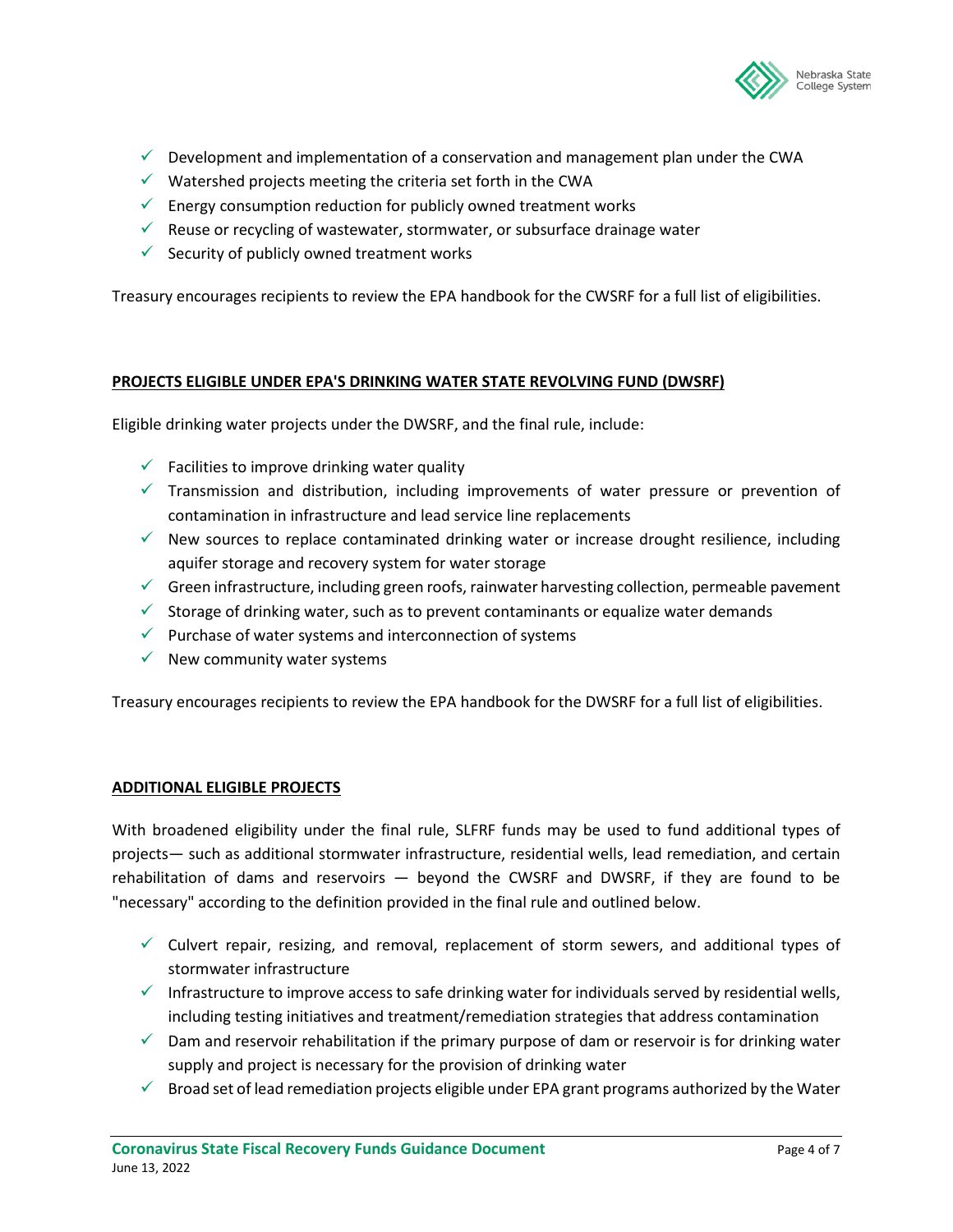

Infrastructure Improvements for the Nation (WIIN) Act, such as lead testing, installation of corrosion control treatment, lead service line replacement, as well as water quality testing, compliance monitoring, and remediation activities, including replacement of internal plumbing and faucets and fixtures in schools and childcare facilities

A "necessary" investment in infrastructure must be:

- 1) responsive to an identified need to achieve or maintain an adequate minimum level of service, which may include a reasonable projection of increased need, whether due to population growth or otherwise,
- 2) a cost-effective means for meeting that need, taking into account available alternatives, and
- 3) for investments in infrastructure that supply drinking water in order to meet projected population growth, projected to be sustainable over its estimated useful life.

Please note that DWSRF and CWSRF-eligible projects are generally presumed to be necessary investments. Additional eligible projects generally must be responsive to an identified need to achieve or maintain an adequate minimum level of service. Recipients are only required to assess the costeffectiveness of projects for the creation of new drinking water systems, dam and reservoir rehabilitation projects, or projects for the extension of drinking water services to meet population growth needs. Recipients should review the supplementary information to the final rule for more details on requirements applicable to each type of investment.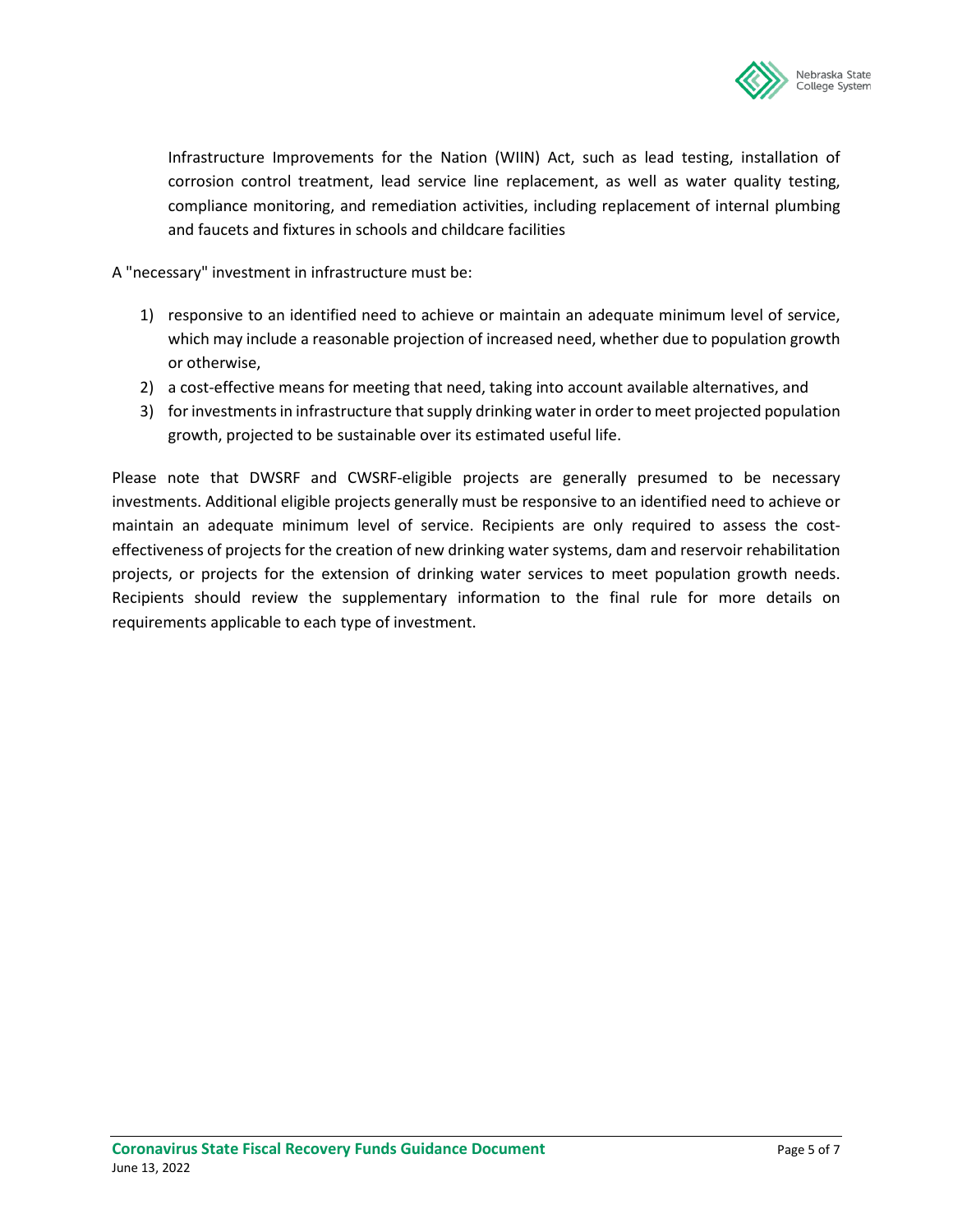

## Nebraska State College System COVID Training Equipment

The NSCS was appropriated a total of \$2,000,000 in Federal Funds to purchase needed equipment to prepare health care professionals to combat the effects of COVID-19.

The pandemic reinforced the need for colleges/universities to have a robust broadband infrastructure on campus to support the hybrid teaching and learning process that became necessary as students transitioned to remote delivery or returned and experienced high-flex delivery due to quarantine. This also resulted in the need for modified classroom environments that could facilitate a combination of inperson and remote instruction as students transitioned between these two (2) modalities. Adequate keycard access capacity at the classroom vs. building level became a valuable tool for: 1) allowing only appropriate students and staff access to buildings; 2) monitoring attendance in classes to assess student well-being; and 3) increasing general safety and security for all students. Additionally, the increased volatility of cybersecurity attacks at higher education institutions has demonstrated the vulnerability of essential student data and increased student costs to provide necessary cybersecurity insurance to respond to attacks effectively.

The Board has allocated \$600,000 to Chadron State College, \$510,000 to Peru State College, and \$890,000 to Wayne State College to purchase equipment to prepare health care professionals in combating the effects of COVID-19. Those projects qualify under the U.S. Department of the Treasury guidance:

#### **Coronavirus State & Local Fiscal Recovery Funds: Overview of the Final Rule**

#### **Impacted Households and Communities (pages 19-20)**

Treasury presumes the following households and communities are disproportionately impacted by the pandemic:

- $\checkmark$  Low -income households and communities
- $\checkmark$  Households residing in Qualified Census Tracts
- $\checkmark$  Households that qualify for certain federal five benefits
- $\checkmark$  Households receiving services provided by Tribal governments
- $\checkmark$  Households residing in the U.S. territories or receiving services from these governments

Low-income households and communities are those with (i) income at or below 185 percent of the Federal Poverty Guidelines for the size of its household based on the most recently published poverty guidelines or (ii) income at or below 40 percent of area median income for its county and size of household based on the most recently published data. For the vast majority of communities, the Federal Poverty Guidelines